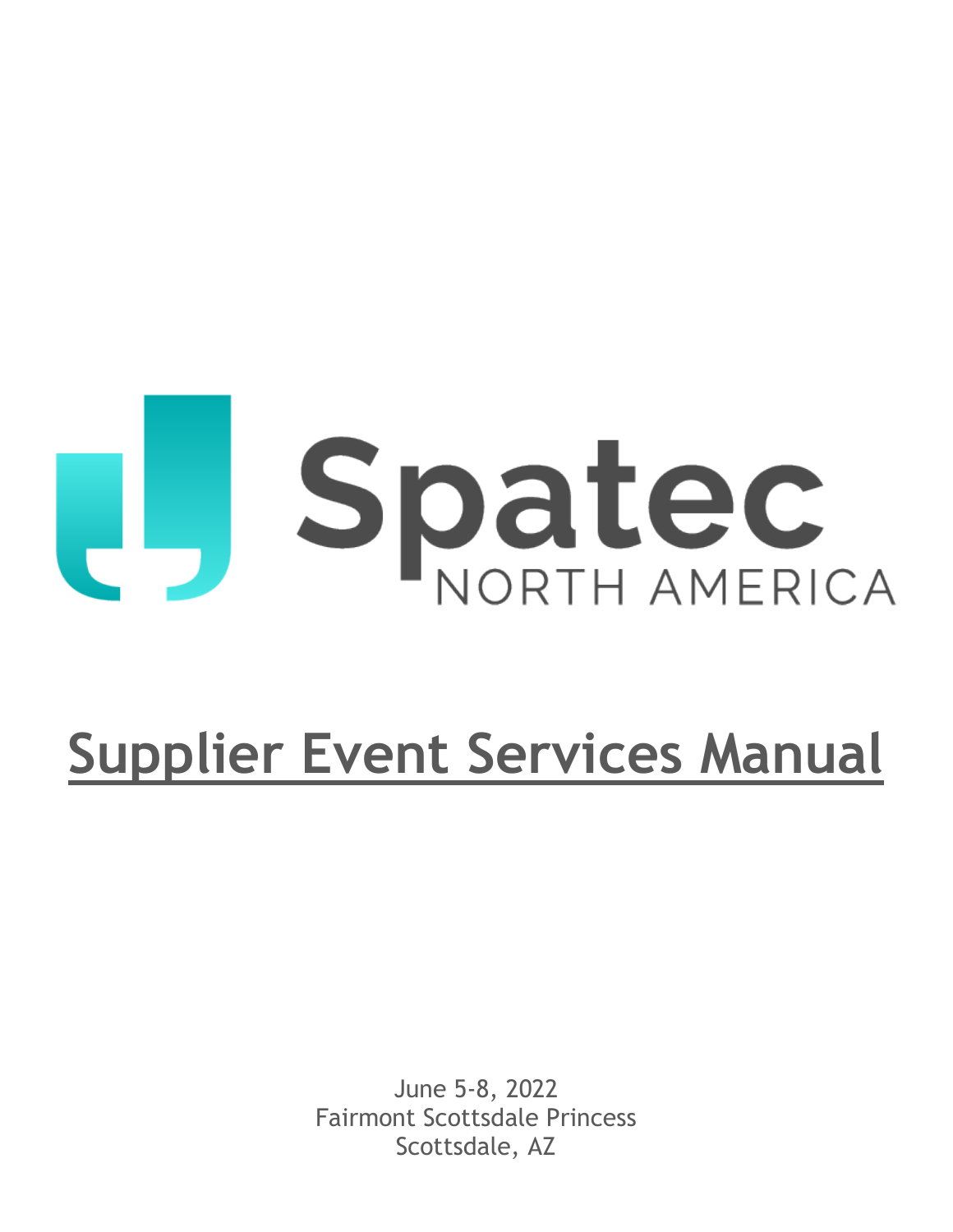

## Contact Us

To make sure your participation in Spatec goes smoothly, we have prepared this Event Services Manual with information and services available to ensure your success at the event.

Our goal is to provide excellent service. Please do not hesitate to contact any member of our team with questions regarding the event.

 **Meg Gould,** *Senior Event Operations Manager*  **Email:** mgould@questex.com  **Phone:** 212-895-8468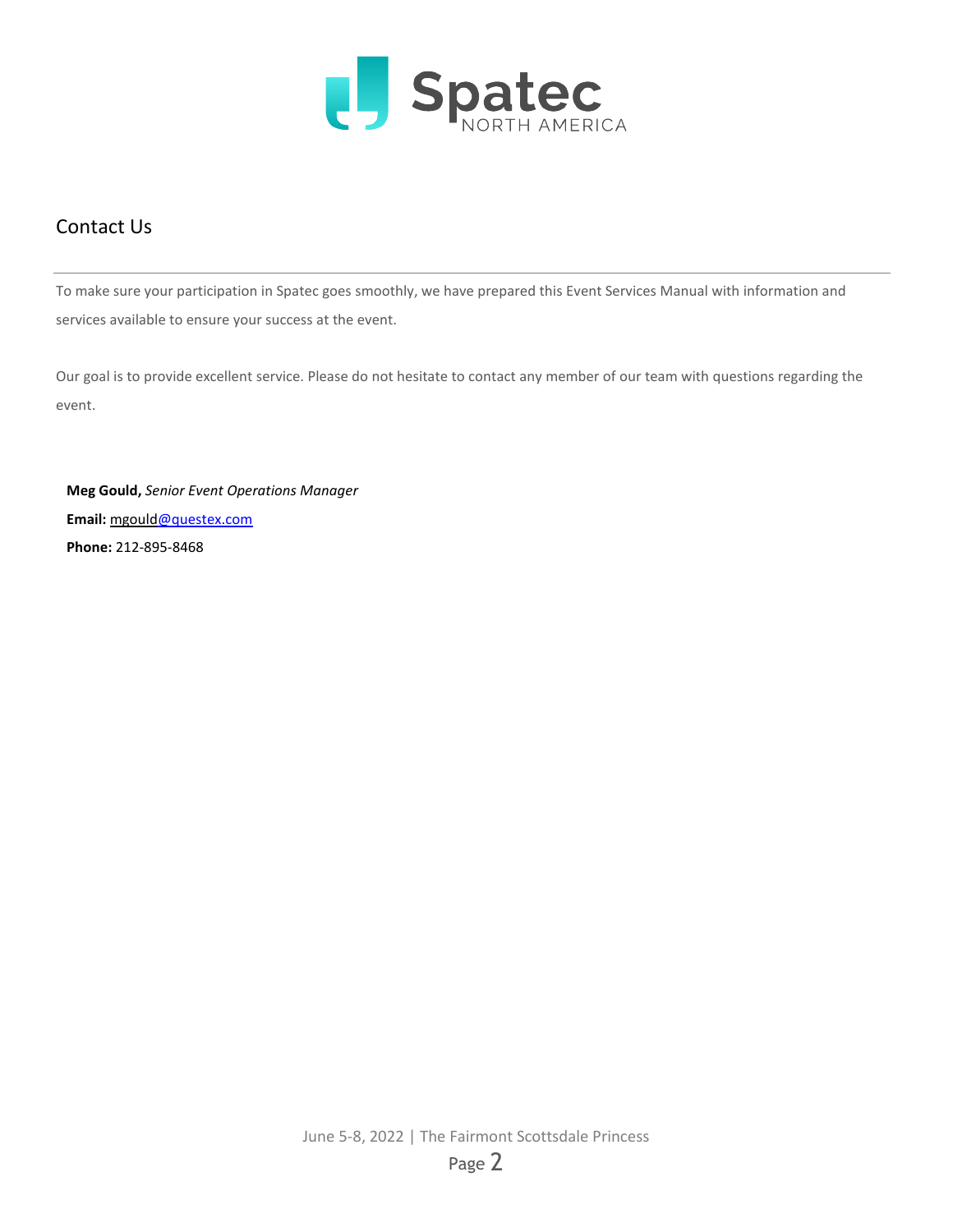

#### General Information

#### **1. TABLE PACKAGE:**

Your table package includes (1) 6' draped table; your table will be **(6'x30") 6ft wide by 30" in depth**, 1-3 standard chair(s) (# based on delegate package), and a table sign with your company name and location. **Please note: Pop up displays are prohibited. Taping, nailing and/or hanging any signs or banners on the walls is prohibited.**

#### **2. SET UP:**

Suppliers will have access to the ballroom to begin setup of your table on Sunday, June 5 from 1:00pm to 5:00pm and Monday, June 6 from 6:30am to 8:00am. All tables should be ready by 8:00am Monday morning.

#### **3. SHIPPING:**

Please ship any materials to the following address. The following information **must** be included on all packages to ensure proper delivery. FedEx is onsite and will need the form below filled out and sent to the in-house FedEx team at usa5592@fedex.com or via fax to 480.502.9492. Without this completed form, FedEx will not release your packages during setup.

**ATTN: Your Company Name/ Full Name Spatec North America Fairmont Scottsdale Princess 7575 E. Princess Drive Scottsdale, AZ 85225**

#### Please do not send in boxes more than 5 days in advance of the Program

#### PACKAGE HANDLING AND STORAGE FEES

| PACKAGE WEIGHT          | PACKAGE PICKUP OR<br>DROP OFF BY GUEST | PACKAGE PICKUP OR DELIVERY<br>BY FEDEX OFFICE |
|-------------------------|----------------------------------------|-----------------------------------------------|
| Envelopes up to 1.0 lb. | \$2.00                                 | \$5.00                                        |
| $0.0 - 1.0$ b.          | \$200                                  | \$5.00                                        |
| $1.1 - 10.0$ lbs.       | \$10.00                                | \$15.00                                       |
| $10.1 - 20.0$ lbs.      | \$15.00                                | \$20.00                                       |
| $20.1 - 30.0$ lbs.      | \$20.00                                | \$30.00                                       |
| $301 - 400$ lbs         | \$25.00                                | \$40.00                                       |
| $40.1 - 50.0$ lbs.      | \$25.00                                | \$50.00                                       |
| $50.1 - 60.0$ lbs.      | \$35.00                                | \$50.00                                       |
| $60.1 - 150.0$ lbs.     | \$35.00                                | \$70.00                                       |
| Pallets & Crates*       | \$150.00 or \$0.75 lb $>$ 200 lbs.     | \$150.00 or \$0.75/lb. > 200 lbs.             |

|                         | <b>AFTER SURTS</b> |
|-------------------------|--------------------|
| invelopes up to 1.0 lb. | No Charge          |
| $0.0 - 10.0$ lbs.       | \$5.00             |
| $10.1 - 30.0$ lbs.      | \$10.00            |
| $30.1 - 60.0$ lbs.      | \$15.00            |
| $60.1 - 150.0$ lbs.     | \$25.00            |
| Pallets & Crates        | \$50.00            |
| Over 6.5' in Size       | \$25.00            |
|                         |                    |

PACKAGE WEIGHT

STORAGE FEE

A one-time package storage fee will apply to each package received and stored for more than five (5) calendar days. Items measuring over 6.5 feet in size are considered oversize and will be assessed an additional oversize fee if stored for more than five (5) calendar days.

Package weights will be rounded up to the nearest pound.

\* For inbound/outbound pallets or crates, the receiving and delivery charges are consolidated into a single fee of \$150.00 or \$0.75/lb. > 200 lbs., which is applied to each pallet/crate handled.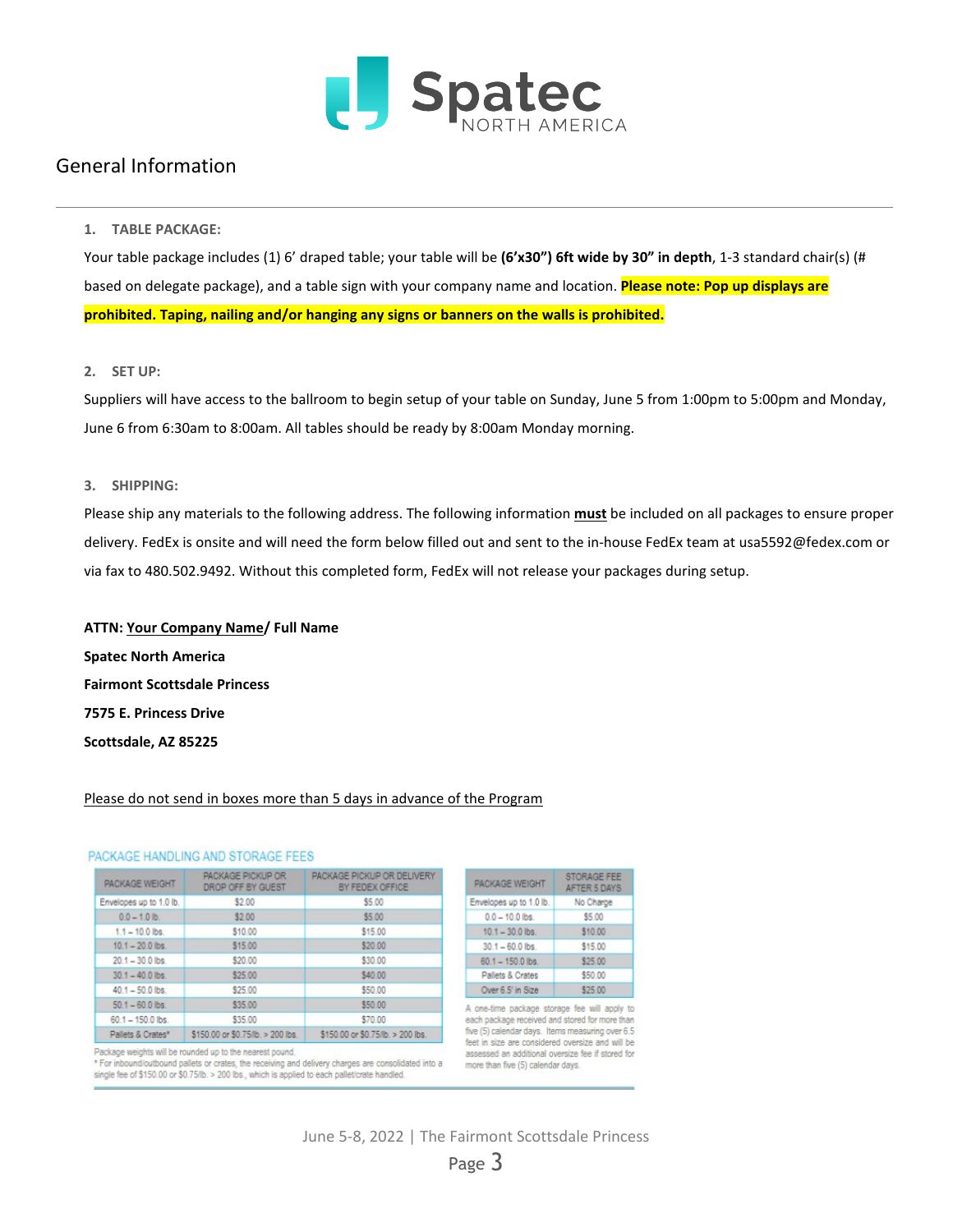

# HCO Parcel Management Credit Card Authorization Shipment Form Simpriferit Form

 $\overline{\phantom{a}}$ 

# **Instructions**

It is essential that we protect the security of our customer's credit card data and personal information. This includes the processing, handling and storing of a customer's credit card, credit card data and/or receipt. The use of the Credit Card Authorization Form (CCAF) is restricted to Parcel Management locations only and the transaction must be completed (tendered in OTP/FPOS) immediately after the pickup or delivery has occurred and the credit card information must be disposed of in the Iron Mountain shredding bin. Under no circumstances should credit card data be temporarily or transmittal. It is essential that we protect that we protect the security of our customers include the second credit card data we computating on the security of the second performation. This includes the second credit card data we amai producting returned within the business center und reuex onice cumot accept credit card data via critan or rux<br>incmittal Authorization Form (CCAF) is restricted to Parcel Management locations on  $\mathbb{R}^n$ 

| <b>Ground/Home Delivery</b>                                  |  |  |  |
|--------------------------------------------------------------|--|--|--|
|                                                              |  |  |  |
|                                                              |  |  |  |
| Fedex Office Account #                                       |  |  |  |
|                                                              |  |  |  |
| Credit Card Type:<br>Master Card<br>AMEX<br>Discover<br>Visa |  |  |  |
|                                                              |  |  |  |
|                                                              |  |  |  |
|                                                              |  |  |  |
|                                                              |  |  |  |
|                                                              |  |  |  |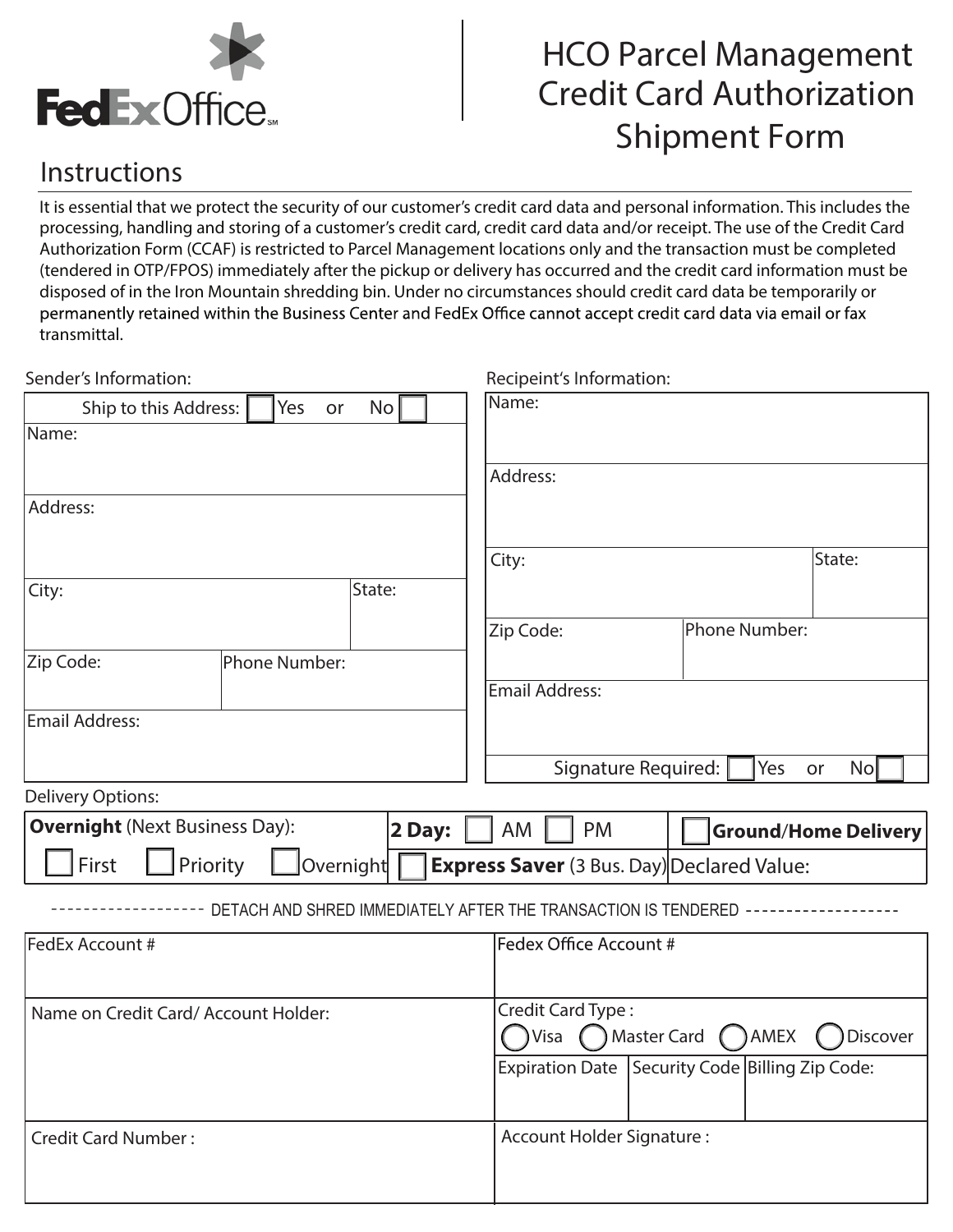

#### **4. DISMANTLE:**

Dismantle begins Tuesday, June 7 after the last meeting at 3:00pm. To expedite the process for outbound shipments, please bring pre-labeled and completed outbound shipping labels for each of your packages. Please make sure to have your own boxes, packing tape, and shipping supplies. Pick up of outbound packages by all non-standard couriers (other than FedEx or UPS) must be coordinated by the supplier and pick-up should be scheduled for Wednesday, June 9 between 9:00am and 5:00pm.

Once you have labeled and taped your boxes, please leave the boxes on your table and the hotel will collect them.

#### **5. ELECTRIC:**

All suppliers are responsible for their own electrical if needed. Please arrange your electrical order and payment directly with The Fairmont Scottsdale Princess Please email or call Tom Ashworth; [tom.ashworth@encoreglobal.com -](mailto:tom.ashworth@encoreglobal.com) M +1-480-737-0516. Please see order form below.

#### **6. HIGH SPEED INTERNET:**

Wi-Fi is complimentary within the meeting space at Fairmont Scottsdale Princess. If you would like to purchase a hard line for your table, please contact Tom Ashworth by email or office phone[; tom.ashworth@encoreglobal.com](mailto:tom.ashworth@encoreglobal.com) - M +1-480-737-0516. Please see order form below.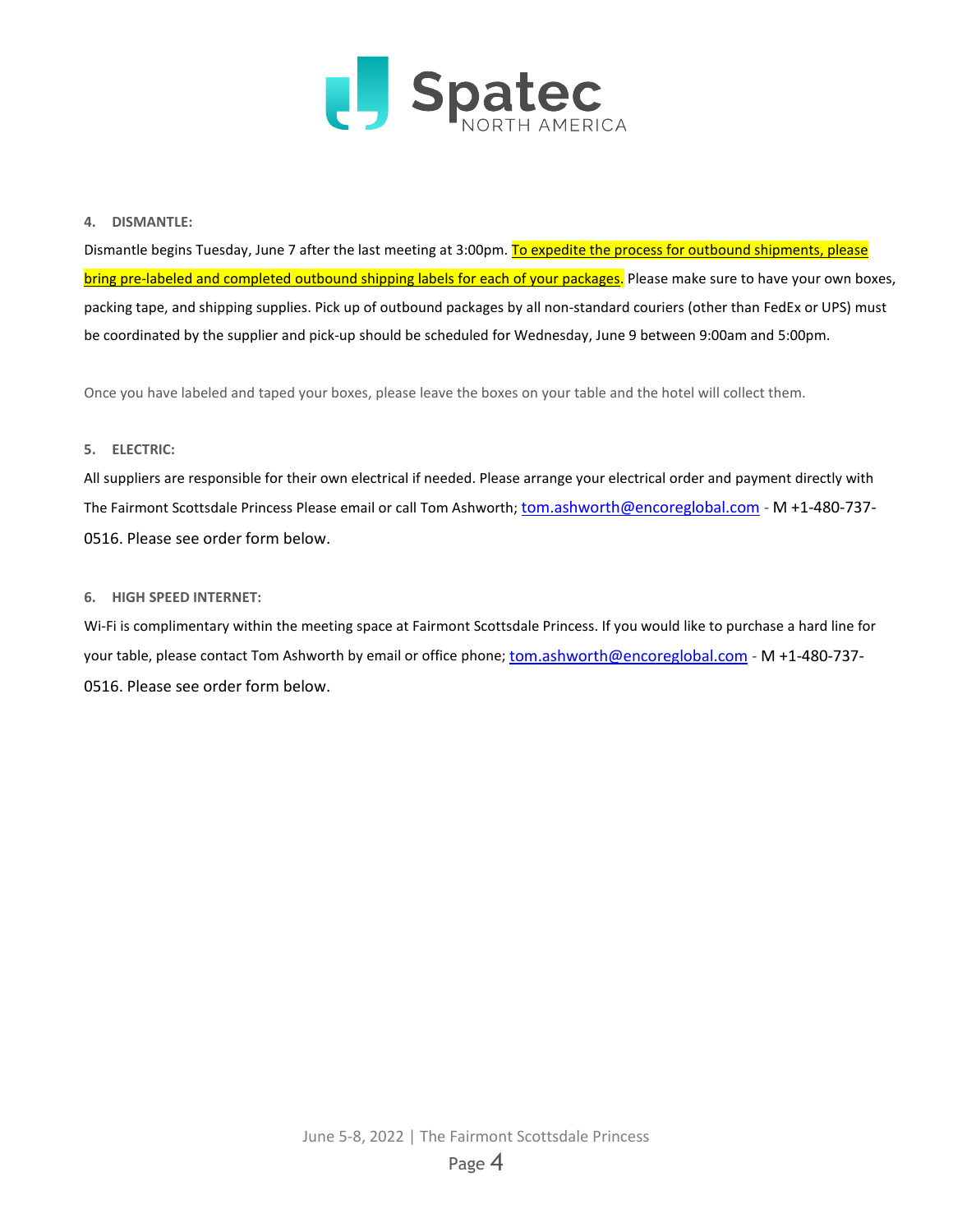# **EXHIBITOR ORDER FORM**





**Note any special instructions here:**

Email orders to: Tom.Ashworth@encoreglobal.com

To ensure availability of equipment, email orders two weeks prior to your event and an Encore representative will reach out to finalize your order.

**Your order is NOT confirmed until your credit card is processed for payment.** 

Receipts will be sent within 72 hours after the conclusion of the event.

**Please note the number of days your equipment is required. Prices do not include a 26% ETS service fee and tax. \*Prices are per day\***

#### **Email for any requests not listed below, including sound systems, projection, or lighting.**

| <b>Conference Name:</b>                | Set-up date:           |                    |  |
|----------------------------------------|------------------------|--------------------|--|
| <b>Company Name:</b>                   | End date:              | Booth #, if known: |  |
| <b>Full Company</b><br><b>Address:</b> |                        |                    |  |
| Your Name:                             | Your Email<br>address: |                    |  |
| <b>On-site Contact:</b>                | Your Phone<br>number:  |                    |  |

| *Power drops include (1) power strip.<br>Electrical:             | Rate<br>per day | Quantity<br>per day |
|------------------------------------------------------------------|-----------------|---------------------|
| 5 amp Power Drop-<br>Basic power, laptop power, cell phone, etc. | 102             |                     |
| 10 amp Power Drop                                                | 127             |                     |
| 15 amp Power Drop                                                | 187             |                     |
| 20 amp Power Drop - dedicated circuit                            | 219             |                     |
| A/C Power Strip (Additional)                                     | 21<br>œ         |                     |
| 25' A/C Extension Cord (Additional)                              | 21              |                     |

| Video<br>Display:                   |                   |   | Rate<br>per day |     | Quantity<br>per day |
|-------------------------------------|-------------------|---|-----------------|-----|---------------------|
| 24" LCD Data Monitor                |                   |   |                 | 247 |                     |
| 55" LED Data Monitor w/Floor Stand  |                   | Ф | 837             |     |                     |
| 80" LED Data Monitor w/ Floor Stand |                   | J | 1382            |     |                     |
| Adaptor:                            | Please note here: |   |                 | 32  |                     |

| Rate<br>per day | Quantity<br>per day |
|-----------------|---------------------|
| 30              |                     |
| 345             |                     |
| 250             |                     |
| 85              |                     |
|                 |                     |
|                 |                     |

TERMS: Customer agrees to pay in full for lost, stolen or damaged equipment. Prices are valid for expo booth events only.

A 5 amp drop is the minimum requirement for a booth requiring electrical services.

Orders must be paid in full before equipment delivery.

On-site orders are subject to a 50% surcharge.

48 hours required for any cancellations.

Fairmont Scottsdale Princess 7575 East Princess Drive Scottsdale, AZ 85255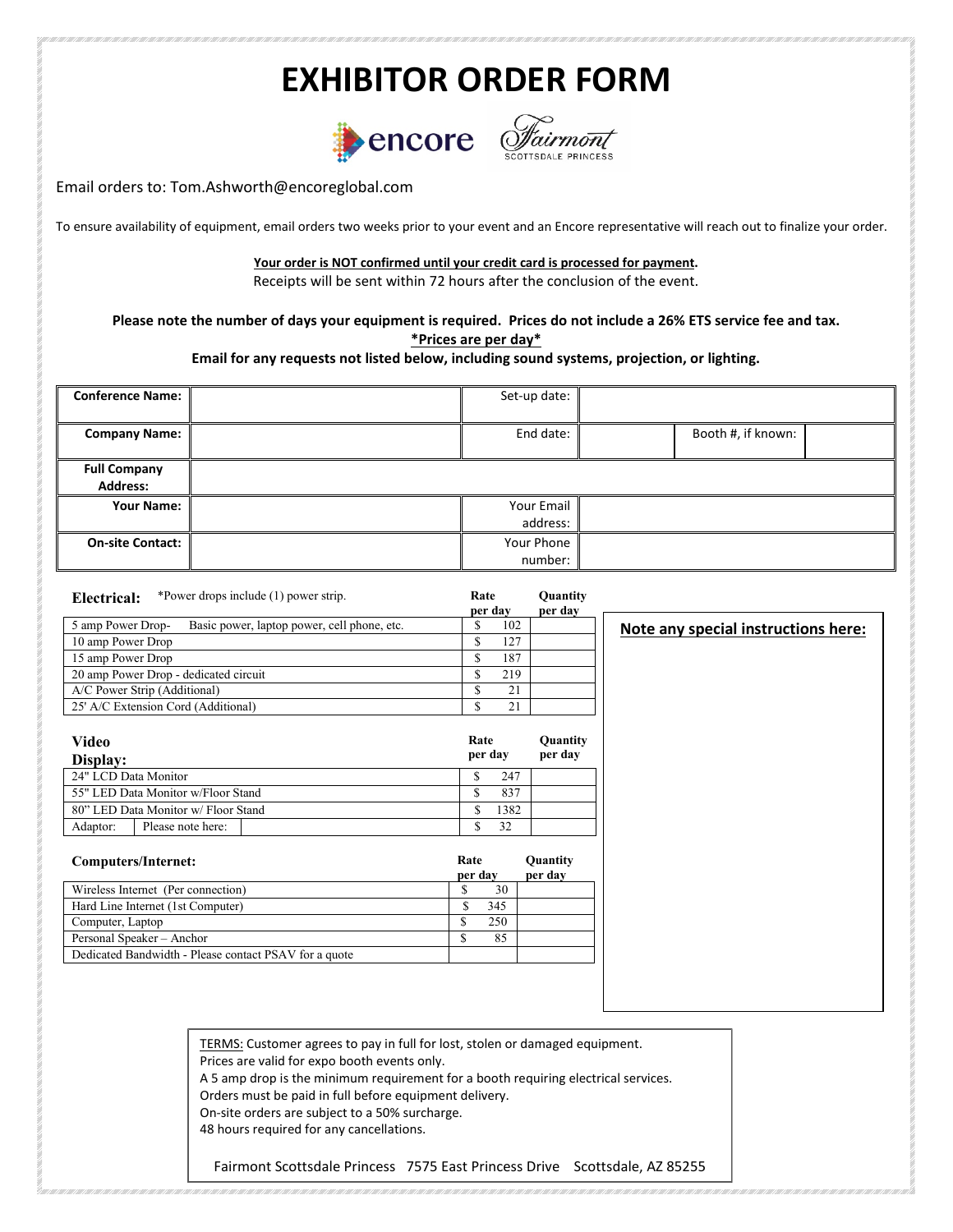

#### **7. BROCHURES:**

It is recommended that marketing collateral is limited to (100-125) pieces per table. Suppliers are encouraged to carry-in their materials on the day of the event. For those suppliers purchasing electricity, consider bringing a laptop to showcase company products/services during your one-to-one appointments.

#### **8. SUPPLIER BADGES:**

Please pick up your badges and welcome packet at the Spatec registration on Sunday, June 5 from 1:00pm to 5:00pm.

#### **9. APPOINTMENT SETTING:**

The appointment system will open for selections on Monday, May 16, 2022, and close Wednesday, May 25, 2022. Both suppliers and buyers will be able to rank those who they are interested in meeting with. The system will auto-match appointments based on your rankings.

All finalized appointment schedules will be provided on Monday, June 6, 2022, at breakfast. Each appointment will be twenty minutes in length followed by five minutes for the buyers to transition to their next appointment.

#### **Appointment System Deadlines** *\*subject to change*

| Profiles Are Currently Open for Updates |                |
|-----------------------------------------|----------------|
| Profiles Open for Updates               | April 25, 2022 |
| <b>Profiles Close for Updates</b>       | May 10, 2022   |
| Open for Selections                     | May 16, 2022   |
| Closed for Selections                   | May 25, 2022   |
| Schedule available for preview          | June 1, 2022   |

#### **10. HOTEL RESERVATIONS:**

Included in your package are 3 nights' hotel accommodations (June 5, 6, 7). Should you wish to arrive prior to the event or stay additional nights after the event, **you must contact Meg Gould** at mgould@questex.com. A group rate may be made available for pre or post event stay options based upon the hotel's availability.

*The following services are included with your accommodations:*

- Complimentary basic WiFi in the guestrooms
- Complimentary daily access to the Fairmont Fitness Center

June 5-8, 2022 | The Fairmont Scottsdale Princess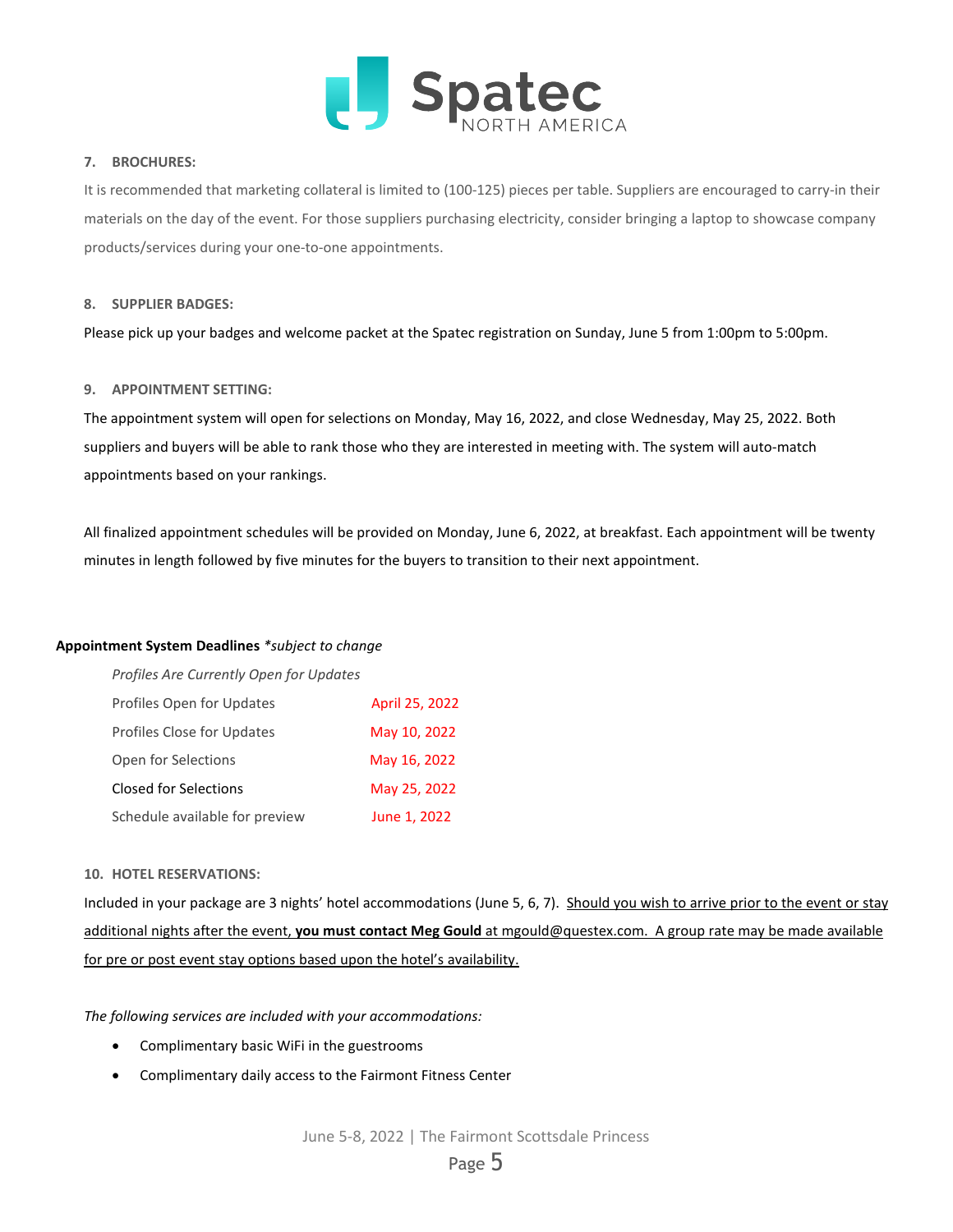

#### **11. TRANSPORTATION:**

Included in your package is transportation to and from *Phoenix International Airport (PHX)*. Transportation will be provided for arrivals into PHX on **Sunday, June 5** and departures out of PHX on **Wednesday, June 8.** Please be sure to update your appointment system profile with your accurate flight details. **IMPORTANT: Those arriving or departing outside of the above dates or to/from an alternate airport will be responsible for their own transportation.**

#### **12. SPA DISCOUNT:**

The Fairmont Scottsdale Princess will offer a 10% spa (excluding retail). Please contact the resort directly to make your appointments. We ask that you do not schedule your spa activities during event hours.

#### **13. FLORAL ARRANGMENTS:**

To purchase floral arrangements for your table, you can work with a preferred vendor located at The Fairmont Scottsdale Princess. Please contact Janet Veneziano, 480-585-2679, janet.veneziano@fairmont.com.

## Top Tips for Suppliers Attending Spatec

The Spatec format is a simple and effective way to do business with a select group of top industry buyers. Some of you have attended Spatec several times and are familiar with the format but many are new to the concept. We hope you find these tips useful.

#### **BEFORE Spatec -**

#### **1. Adhere to the Event Deadlines**

This will ensure that you are well prepared for the event and that any special requirements you have are met. If you are unsure about anything, please ask us.

#### **2. Maximize your Sales Opportunities**

Be sure your profile within the appointment system is completed accurately. Your company profile will be read by buyers when choosing their meetings and will also be printed in the directory which buyers use as a resource manual throughout the year.

June 5-8, 2022 | The Fairmont Scottsdale Princess

Page **6**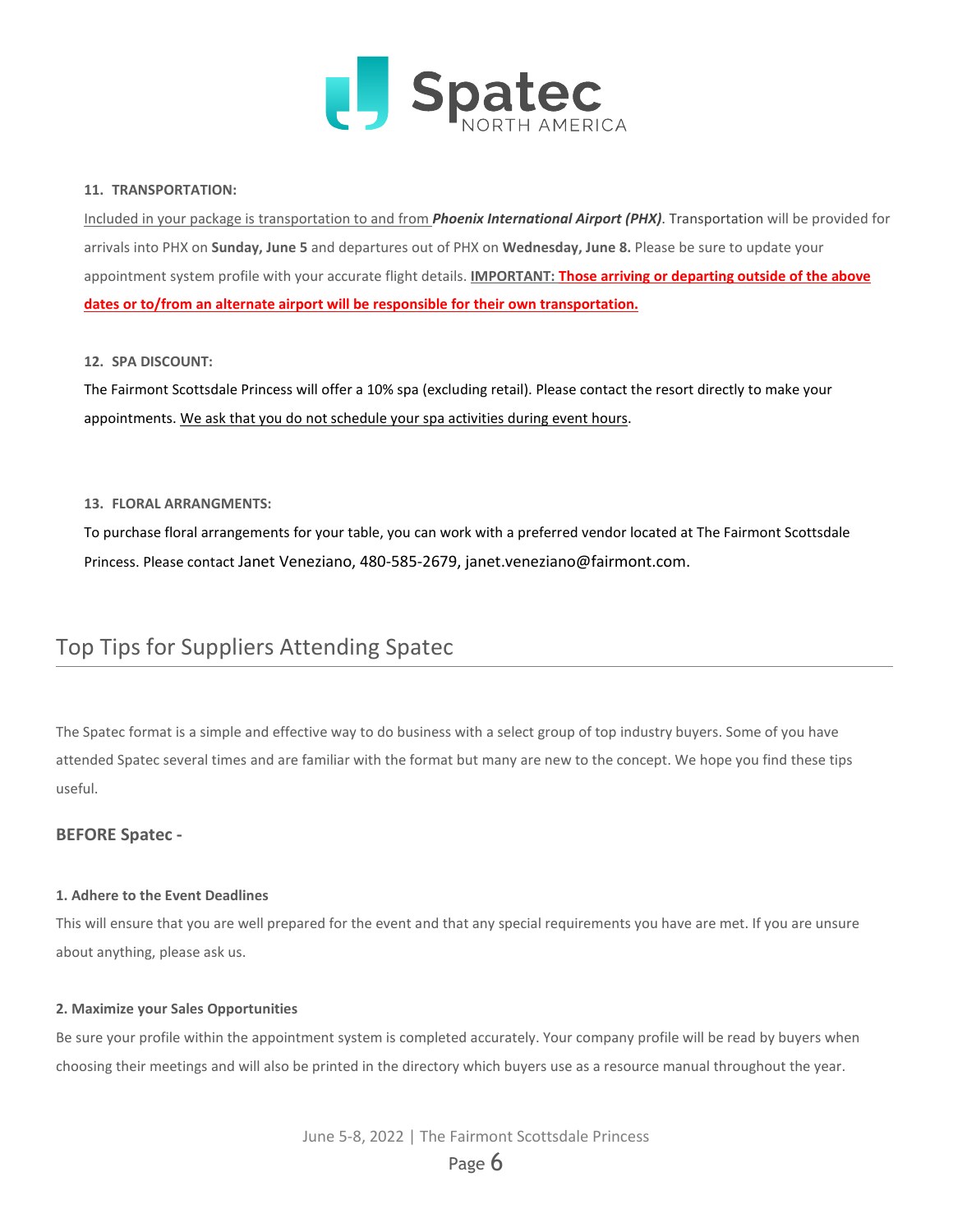

#### **3. Research the Buyers**

Get to know the buyers attending Spatec by reading their profiles within the appointment system. In particular, make sure they are interested in meeting suppliers from your category. Try to look up their websites to be as knowledgeable about the companies you will be meeting at Spatec as possible. Buyers tell us that it really impresses them when a supplier has done their homework and done their research prior to the meetings.

#### **4. Meetings Preparation**

Prepare for each meeting with a list of questions you'd like to ask each buyer. The key is to establish where there is a connection between your products and/ or services and the buyer's needs. In this respect, be prepared to just focus. Don't spend time talking through activities that may be of no interest to the buyer. Be a good questioner and listener rather than a pure salesperson. The discussion may range from broad strategic to detailed specific so be prepared to talk strategically about the development of your company and future activities.

Use PowerPoint sparingly. Sometimes it is unavoidable but remember most of the buyers will sit through a minimum of 20 meetings, so it can become a little tiresome, particularly in the final sessions. Qualify what they are looking for and, if you have a PowerPoint, flip straight through to the salient points that can drive home your proposition.

#### **5. What to Bring to Spatec**

Bring or send enough materials for your meetings. A display book is better than a laptop as it does not need charging. However, if you have something that is very visual and involves movement that can only be demonstrated properly via video, then obviously a laptop is the best option. Make sure you bring an adequate supply of business cards (a common oversight!). If you wish to give the buyers samples, it is best if you send these to their offices after Spatec, so they do not have excess baggage to take back with them.

#### **AT SPATEC -**

#### **7. One-to-one Meetings and Program Participation**

Every part of the program has been designed to give you maximum networking opportunities. So please ensure that you are punctual at all times and participate in the full program. The one-to-one meetings will be managed by a timekeeper who will announce the beginning and end of each meeting so please listen for these announcements. We can also schedule additional meetings for you with buyers who have available appointments at an additional cost. To inquire come by the Spatec Hospitality Desk once you've received your finalized schedule.